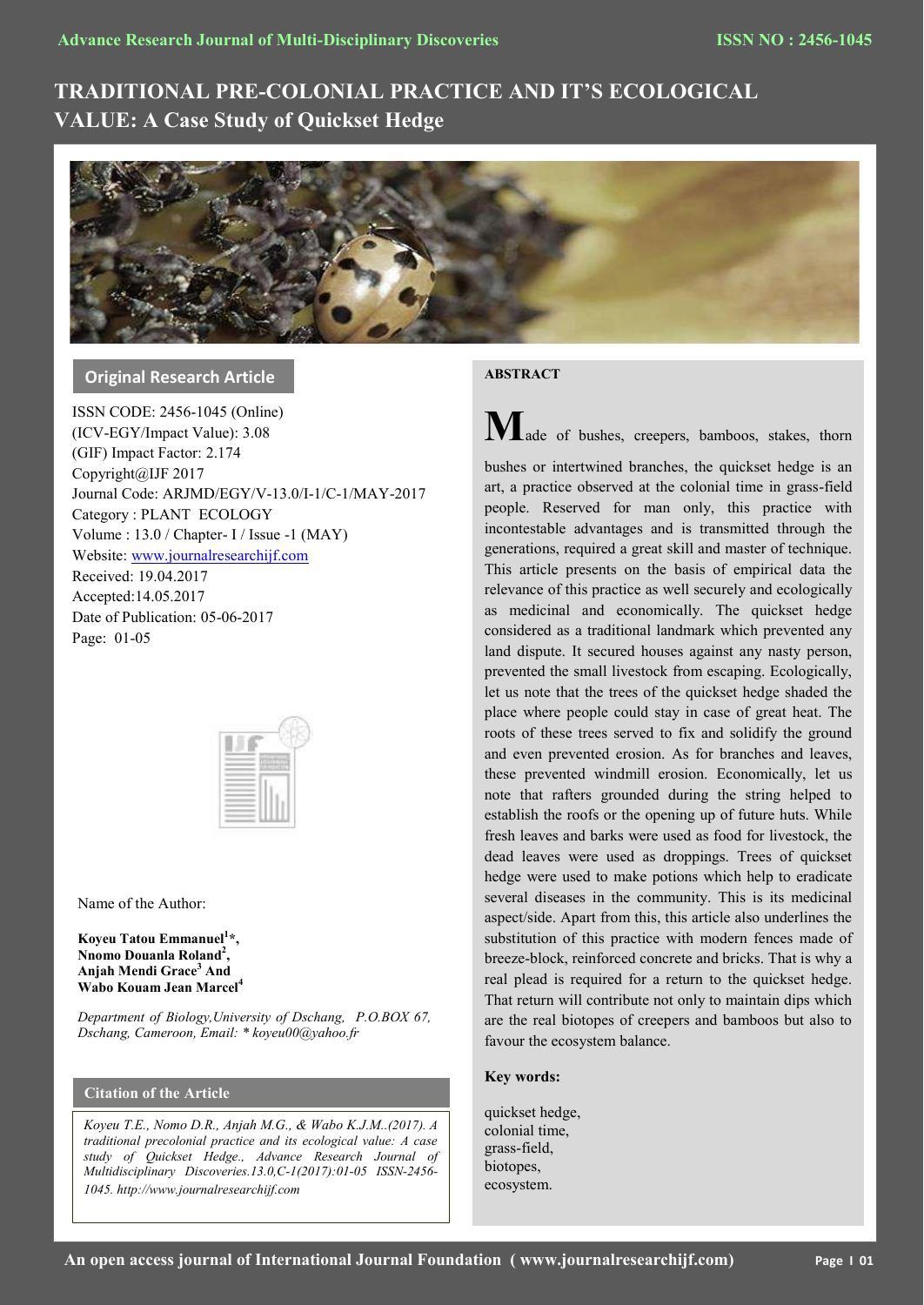#### **I. INTRODUCTION**

Among several practices found in Grassfield people before the colonial time and rarely noticed today (KOYEU, 2012), we can carry out our study to a case which seems to be major for us, the quickset hedge. According to the universal dictionary, it is a fence made of trees, thorns bushes or intertwined branches. In practice, it refers to an art (KOYEU, 2014). But, we talk of the hedge. Its life can be defined as the set of phenomena ensuring the evolution of all vegetal and animal organisms from birth till dead (KOYEU, 2007). The question which arises here is to know how the hedge maintained and continue to maintain life for those who kept the old tradition? In other words, does it exist any relationship between the life in general animals and plants) and the hedge? The answer to this question will firstly be based on social and ethic aspects of the hedge, then its ecological aspect and finally based on different consequences that the absence of such practice can generate to the today population.

## **1. THE HEDGE: A TECHNIQUE WITH ETHIC AND SOCIAL CARACTER**

The hedge known as an opened fence and aired with a living space was and continues to be in rare cases, a technique of delimitation of concessions. Actually, it was eruditely conceived by the Grassfield inhabitants as the bounds of their land properties. That is why after purchasing a land, here considered as the wealth for an individual, a committee of wise people would be held, choosing a day (which would not be a prohibited one in the village) for the meeting and proceed to what is called today boundary marking, that is to say the delimitation of the part of that individual. For this purpose, how to practice quickset hedge?

#### **i) The know-how and good use of the hedge**

As we start this part, let us recall the tools used in making fence. Actually, a cutlass was important in cutting grass to show the limit of the farm and in cutting branches which were to be used as framework. Thanks to it, one could cut creepers and bamboo which could serve as the main element in practicing this exercise. An art knife, as its name shows, would help to tie the hedge, because the creeper is used thanks to it. It is the most appropriate and the most delicate instrument, because its misuse could bring the loss of the creeper. Whether it is the cutlass, thorn bush, bamboo, art knife and creeper, none of these elements would be replaced by other, because they are unique. Let us note that if the activity has to be done in dry season, the presence of a great container is essential. Once these elements are put together, recognized technicians have a meeting and do the exercise. They will firstly start by clearing the ground which consists in weeding the surrounding of the land to make limits more and more visible of the estate in order to properly do the exercise.

After orderly planting the rafters which will visibly mark the land and will serve as a support for the future hedge, our technicians without any modern technical tool had problem with the honesty and truth in the work. What is curious is that those people neither had string, decameter nor set square to work and succeed as it was the case in their works. Frankly speaking, the alignment of rafters and branches could show the workers' state of soul and their spirit quality already of that period and also witness the quality of their great scientific mind. On the whole, let us say that the major part of branches and rafters planted were to grow up. They were the future trees. But, the concept of otherness being at the center of the work of this people, rafters would not be planted just at the limit of the concession or the estate. They absolutely and without any obligation have to think about the right of way, as the practice of the hedge was also made from outside, that is to say out of the concession. That is why between two concessions there was always a concession marked by its perfect property to an

extent that it has to be maintained by the landowners. This constraint also played the role of path for the bordering people. The tying process needed a great thought because the poor layout of bamboo could weaken the hedge. That is why we noticed a certain alternation. Technicians had to alternate the bottom (where the bamboo is cut on the raffia root) and the up (the bamboo tip after its cleaning). Let us remind that straw moved from bamboo helped to weave mats for roofs or to clean the floor thanks to the straws' nervures. A particular care had to be taken of the creepers because it was to be used as string thread. The creeper thus played the role in the solidification of the hedge and its inside, that is to say the pith was also used to tie when there were not creepers, and the difference is that the pith could not last. The layout of bamboo on the hedge also helped to understand the workers' mind concerning the security of poultries and small livestock for which a particular pen was to be done, because their escape could cause problem to people engaged in agriculture. Now, whether it is poultry or livestock, all this belong to the private property of the landowner, the concession owner. During the hedge tie, he had to take into account the damage which could be caused by those beings if it happens that they leave their place. We understand why he is careful about spacing bamboos. Then, he worried about other people's property and keep of the latter.

#### **ii) Quickset hedge as a cyclic art**

Few months later or one year later after the tie of the hedge, it automatically has to renew it. That was for multiple purposes, notably the security of the concession, the renewal of creepers and bamboos with the aim of bringing splinter, the beauty to the concession; and also replaces the rafters or branches destroyed by nature or which have not been adapted. The renewal of old bamboos was also required. Thus, the same scenario started again at every renewal of the hedge and this kept the workers' mind in good sense of the work, driving away laziness. They have to start again looking for bamboos, creepers, rafters and if it is possible as it was the case for the owners of great concessions, bring together again a labour which has to be fed.

The tie of the hedge is a joking time better than evenings around firewood. It is also the time of information and training of young boys who are to be the future technicians to who the witness for that purpose, no error was forgiven, especially concerning the join of the creeper. That is why it was punished by a boost given by the tip of the creeper. The young girl has to master the art of the culture of the farms and how to manage a kitchen. As for the young boy, he will be able to assure the tie of the hedge which implies at the same time security and delimitation of the concession. In addition, the main entry will be blocked by a ladder, a kind of traditional steps imposing certain positions, at the entry as well as at the exit of the concession. One could not enter quickly in a concession and get out easily. It was a putative wisdom likely to impede any suspected stranger. In this case, sons-in-law know the torture, as they will break calabashes filled with wine they brought to their parents-in-law, without forgetting the suffering they have while transporting firewood. This confirms their desire cherished for the young girls of the concession. Many of them go back with a stoop, because of an involuntary fall. We can also say that the ladder showed the high of the hedge which had to be a problem for any stranger. Night and day, no one had to escape the constraints of the ladder. Understanding or misunderstanding between people of neighboring concessions was simply known through the presence of a lateral ladder, facilitating different company. It was described as the ladder of communication, brotherly visits and shortcut, as it had no effort to make in order to meet the neighbor in case of joy or pain, or simply to pay a visit. Its absence is noticeable. However, let us remind here that even when there is misunderstanding between two concessions, this would not prevent the preservation of the right of way.

**INTERNATIONAL JOURNAL FOUNDATION**

ERNATIONAL JOURNAL

FOUNDATION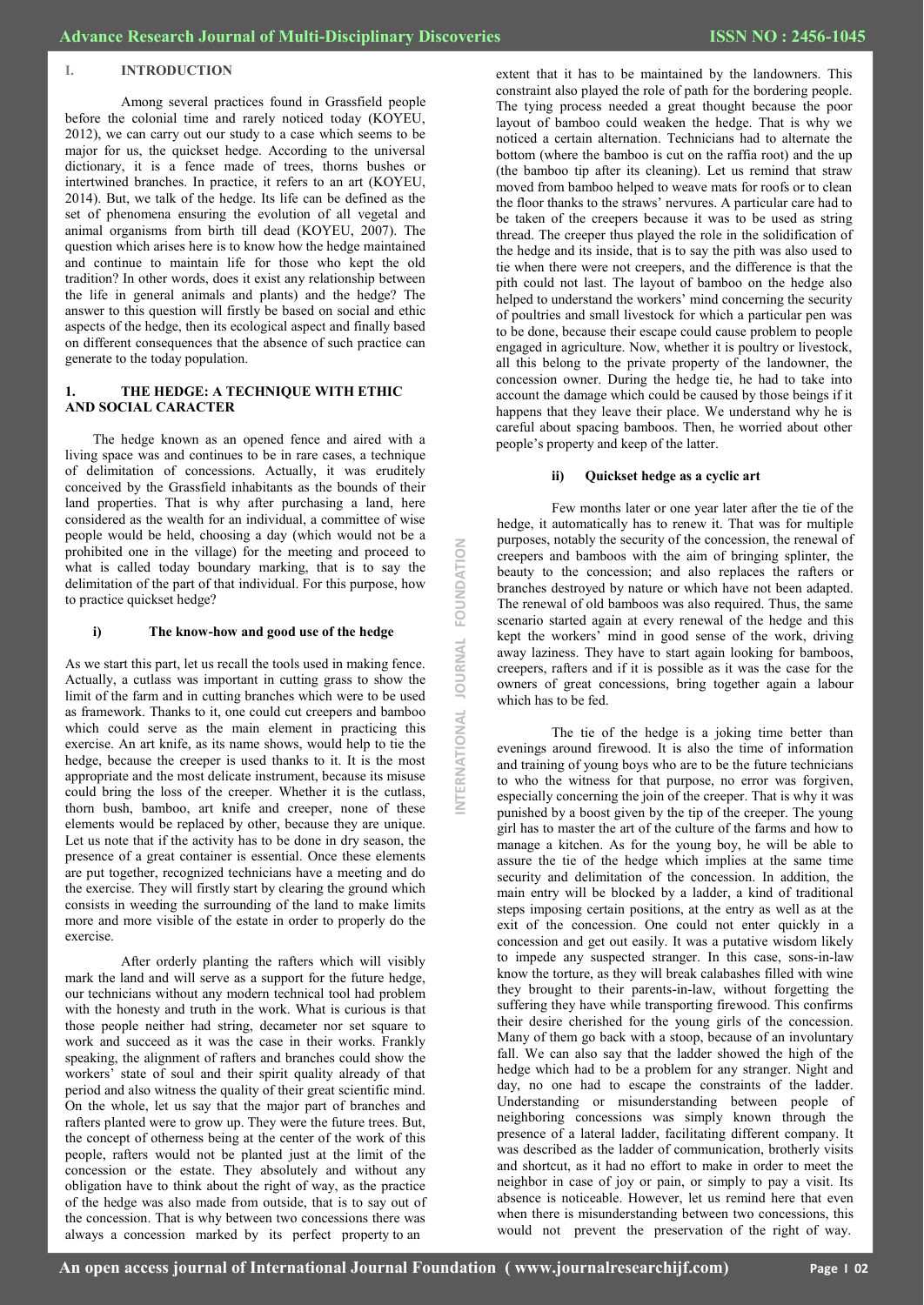With regard to what we said before, we notice that the hedge, far from securing a concession and prevent an animal to cause problem to other, was used to bring splinter and beauty to the concession. It also favoured reunions between several generations and the share of life experiences. The presence or not of the ladder on the hedge and especially the lateral ladder, showed the understanding or misunderstanding between neighbouring concessions. Now, the question is to know the ecological aspect of the hedge.

## **2. THE HEDGE AND ITS ECOLOGICAL AND ECONOMIC VALUE**

The inhabitants of Grass-field in the postcolonial period had no need of a report or external support to find out how life was precious and how it was to preserve. One way to preserve life in the concessions was precisely maintaining trees around the concession. We dare say they know indeed the photosynthesis theory but rather we dare to say that they were perfectly well aware of the symbiosis between nature and man. As rightly said Edgar MORIN, they were aware of the concept of "co-pilot" and did not believe in **no case** above nature. Maintain a tree was synonymous with support life because it is fruit, it will produce fruit for food not only for the members of the concession but also for the neighborhood and from all foreign come into the dealership without forgetting the passers-by. If it is not, then the branches will shade where you can take shelter against the sun, keeping in mind that the birds can make their nests. The birds in turn bring their songs to the tune of Men at work since the dawn of day they invite men not only to wake up but to the praise given to the creator. Their return to the nest, regardless of the presence of the day and the sunlight , the end of the day and at the same time the work stoppage.

The different rafters planted during the attachment of the hedge, as we mentioned above, was a tree that will be used for the establishment of the roofs and openings of future huts in the concession. This is what imposed the selection of species to use. Moreover, the roots of these future trees were used for fixation and solidification of the soil, preventing soil erosion, while the branches and the foliage prevent the wind erosion. It is obviously the foliage of the trees that would cushion any strong wind which could entail a roof in the concession.

#### **i ) Quickset hedge as the source of the pharmacopoeia**

Several trees of the hedge were used to make potions which favored the eradication of several illnesses in the community. If it is not the bark, it is the foliage or the roots. We understand in this regard that the tree itself was the secret of life, for having absorbed the carbon dioxide released by Men and their flocks; he recycled them in their turn the needed oxygen to health, life. Now, bark, roots or foliage of trees, far from eradicating illnesses in men, should be used in part (leaves, bark) of food in small livestock. The flock here has something to give to maintain the cycle: it is his droppings. Dead leaves of the hedge will be gathered into piles and burned and the ash is also used to enrich the soil in order to obtain organic products guaranteeing the health of individuals and their flocks. It was not a chance for these men to have as many considerations for a tree, both on the hedge and the concession. Indeed, a tree meant the purification, that is to say the health of men and the same time a department store for what is harmful to the health of men and the rest of the animal kingdom. The tree absorbs carbon dioxide, in stores and saw more than human, curiously with the evil of man buried in its essence. Let us mention that in most cases today, many people, even the conservatives of plant species are not aware of the absence of the tree, worst still of the cutting of it as the opportunity allows us ask ourselves the simple question but not trivial to know where does the carbon dioxide go after cutting a tree? Worse, how can we cut a big tree without having previously planted a shrub likely to store carbon dioxide that reject the old cut tree, even if it will do it roughly ? We understand that for this purpose the pharmacopoeia mentioned

here is not only the decoction of the product concocted by men, putting together, roots, bark and leaves of the tree, but it is something greater than that: pharmacy of life elaborated by a tree in a living space. What could be greater than oxygen so vital to the lives of beings of the animal kingdom and only the love of the tree gives us? Moreover, what a good news to know that the presence of a tree is saving, since it is the store the first disease of man. Disease of which the latter would suffocate? There is thus following the above two types of pharmacopoeias. The first is made by men in their relationship with nature while the second, which seems the greatest and most effective to us, is the product of nature itself. She/it is generous in this case, maternal and aware of the importance of the presence of man. As such, we give reason to HANS Jonas, who in one of his reflections, said, "The nature comes before man while the man comes before nature."

#### **ii) Hedge as an economic guarantee**

While it is true that "nature abhors a vacuum," we would say that the Man of the postcolonial period was so well integrated that thought. It is rightly he held his living environment and especially the perimeter of its living space of trees that could not only promote the health of its existence, but it also be a source of wealth **to the extent of the cut** a tree could be arranged in bundles and sold to those who were in need. Let us mention here that it is cutting a tree at a time and not the logging. Here again, we see a need for survival and which establishes the **cause** of a tree while his replacement is already growing somewhere in the concession. That is why even at 90 years old, an old man still had the sense of planting a tree or other cola tree without asking who will be the lucky recipient.

Many parents in the Grass-field villages were known as sellers of firewood while others were recognized by their finesse in practicing the art of the attachment of the hedge. Moreover, the economy we mention was not only financial , it was recognized in its social aspect, since the collective sense of mutual aid of a member of the community in the task, for example of constructing a box, morally obliged a member to make available a large tree he would use for his frame. The value of man did not lie in his suit, something that did not even exist at the time, but in its multiple works and especially in the construction of its residential space. We can also discuss among others the wealth of human resources that proved both in the organization of society and in the respect accorded to Community noble people; because once the observation of their dilapidated fence was noticed, he had to mobilize as soon as possible the local population and its organization in the reconstitution of the closure. This is also noticed for queens' concessions of these localities. Here again is proving a concern for the other and saving a few emblematic figures of society. Do not forget that we are in a purely African context where the concept of compensation is not prohibited. That is why these dignitaries of traditional society know indeed what was left for them to do in return, especially since in most cases, what these people expected them was not something else than their sense of responsibility and consideration. Let us recall also that these concessions were used as framework for several folk associations and meetings for people who in their turn only needed the wisdom of these dignitaries. Their speaking was censored by dead silence, reflecting advice and wisdom that they could convey. We understand in this respect that the practice of the quickset hedge, far from being an art as to make was also a good opportunity for youth to learn the art of living, as the reunion of several generations, far from generating what is known nowadays generation gap, was rather a space for information, learning and maturity test. That is why at the end of these

**INTERNATIONAL JOURNAL FOUNDATION**

**JOURNAL** 

NTERNATIONAL

FOUNDATION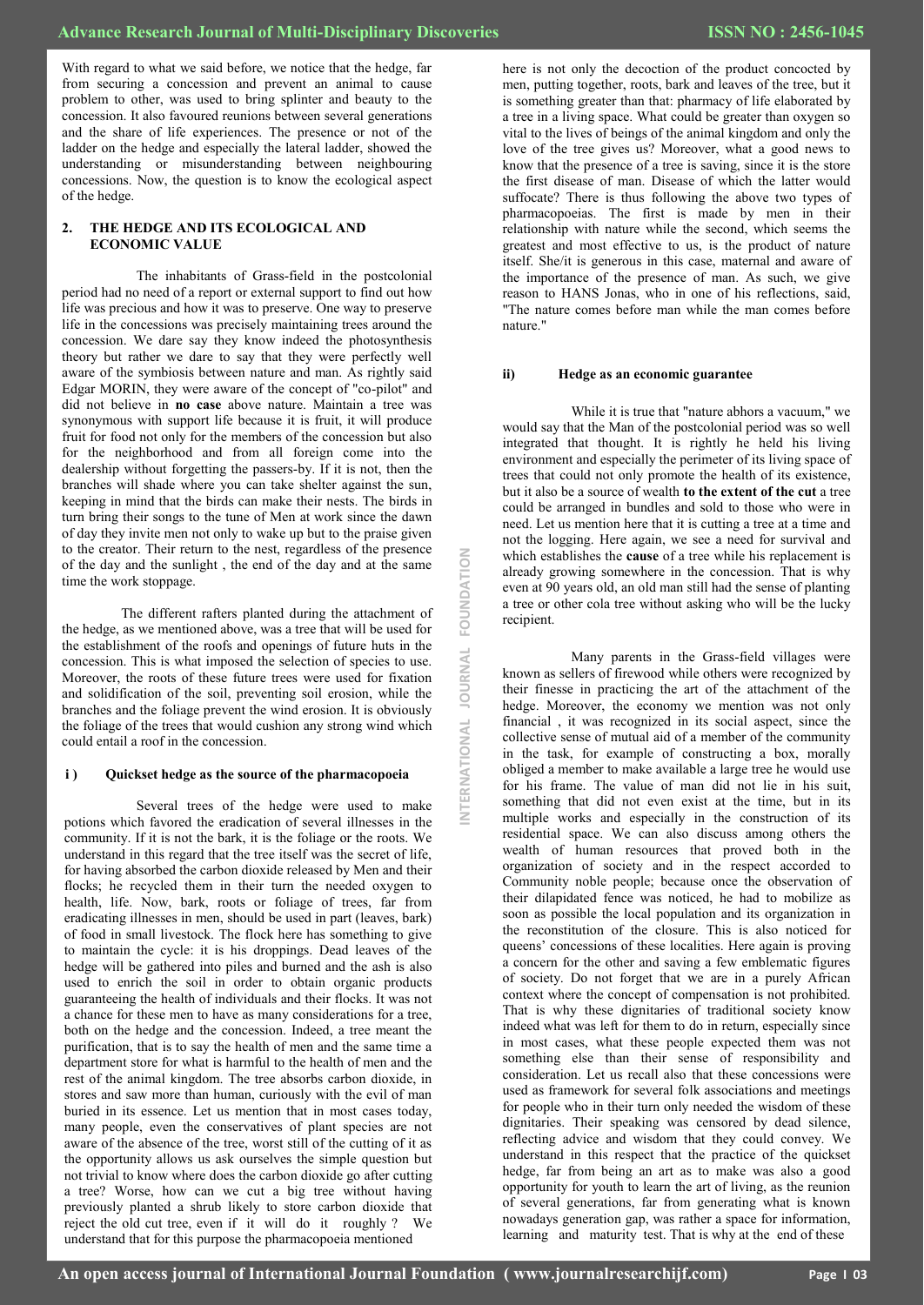meetings, several projects could be setting up as the initiation of boys of the same age or marriage project following a gesture made by those who would have seduced some adults in the group. In view of the foregoing, what can we give advocacy for the cause of the return of this valuable practice?

## **3. FROM MODERNITY TO LAZINESS**

If the routine work that was founded yesterday in a way the authority and respect of men in Grass-field society, it remains true that today what matters is the job done once and for all. To this end, the hedge is replaced by stone fences reinforced with concrete or breeze-blocks stuffed or mud bricks. The man who managed to surround his concession of a fence is free from all evil, he thinks, because at home would have access only who he wants and especially one who comes by appointment. If necessary, he lives in solitude and proven indifference. Resistant to any foreigner, he is in his world and to too bad for the other. The notion of solidarity is so scorned and enthusiasm to periodical work is out. Everything is increasingly deteriorated that the latter, natural being, tends to break with nature by creating a new unnatural framework but curiously in nature. A fortiori, the new framework is not always for the good of nature, and the question that comes to mind is whether the nature remains indifferent.

Laziness discussed here is justified on several levels. First, at the level where wealthy people nowadays refuse any contact with the ground, generating all good, as to afford to cement their residential yard or to put the paving stones. Thus, the concept of grass and especially the grass cut is brought into bushel. For this purpose, it is becoming more artificial than natural, and this state is more justified by the lack of any effort. Moreover, the refusal of any activity generates several ailments that simply walking towards the hollows in search of bamboo and taking loads on the head followed by transport to the house allowed the organism through sweat to eliminate more waste that can damage the body. This simple walking for hours and repeatedly competed for the welfare of men of that time, because after looking bamboo, was that of the vine and finally cutting the rafters that generated the tie of the hedge: what mobility unlike creationism observed today. Parents in the postcolonial era were disturbed and this disturbance was not less important with regard to their health insurance. Each man rose up to tackle multiple tasks in order to regain his bed late at nightfall. It thus respected the Chinese principle that "the land belongs to those who wake up very early to go to bed very late." The earlier the modality won wide the earlier the life expectancy will be waning. Nowadays we notice that, , people consume more than they produce, and therefore they have a certain imbalance which is reflected increasingly in his health and one can record for this purpose deposits of cholesterol, glucose, etc. which are the cause of cardiovascular diseases, diabetes, hypertension, etc. We see in this regard men dead as gendarme birds following an outbreak. Is this not an opportunity for us to invite our humanity to this Chinese policy consisting in consuming a cricket to endure a day of work? How much are the ancestors who had suffered from these ailments while today, there have been the so-called old age ailments. They are real in our time and can be considered without any ambiguity as a consequence of modernity tearing the human being from its living environment and natural practices. How much are those who during a migraine first think to natural products? Artificial took off and fashion would like each person to have a first aid box, we would say a poison box, because chemical medicines involve side effects, that is to say poisoning. Moreover, another phenomenon lie ahead, the use of herbicides that daily only pollute the environment. Almost no one pays attention to realize the non-existence of several plant species due to the use of these products, son of industrial practices. But our parents in the postcolonial era, once aware of the existence of a harmful plant or boring grass, destroyed it by uprooting without prejudice to the neighboring plant. This notion of selection

## **i) Plea for a restoration of the hedge**

The absence of hedge today makes us lose the sense of the periodic work and especially the sense of natural cleanliness and maintenance of life. Since they had known how life was sacred, they put everything at stake for its preservation, maintenance and even its improvement. The presence of hedge thus allowed pre-colonial men to conduct a bio livestock and a bio culture. They produced not only a small livestock and poultry uncorrupted by chemical substances but also pure food for the maintenance of their health. But nowadays, how many are organic chickens we meet, to name just this case. Almost everything we consume is a slave with us of chemicals. The concept of patience left modern man. That is why we are left to eat without concern a hen after a month of living and in the farming area are swarming GMOs. All of them are immersed in the test of timeliness, source of deception and big financial outlay, we are shorting life. Now life is nothing but nothing's worth. Fastening a hedge is less costly to our opinion than the construction of a fence, regardless of the hardware that comes in.

Returning to the old practice of dying hedgerow, we indirectly contribute to ecosystem balance, because we are called to maintain the hollows for permanently bamboo and vines, favouring an auspice for endangered critters (porcupine, rat, hedgehog, snake ...). Finally our notables still find safe places to keep their totems, our rich culture. Through small maintenance works, we might disturb the body, thus dissipating energy and by extension any surplus could damage our body. A concession surrounded by hedgerows calls for solidarity, altruism, brotherhood, direct communion with our surroundings. And access to such a concession required a little difficulty as the gatehouse or ringer which unfortunately is conditioned by the momentarily available power. Major fences are also the reason of the distance from each other. We think of this, and this is what is already done, that nowadays the absence of ladders once found at the entrance of the concessions surrounded by the hedge is laudable, because it marks the end of accidents. We believe in this regard that every Grass-field son should review its way of embracing modernity and understand that in traditional practices such as the tie of the hedge, hides a great value, namely the love of the other, solidarity, education and more.

#### **II. CONCLUSION**

**INTERNATIONAL JOURNAL FOUNDATION**

JOURNAL

NTERNATIONAL

FOUNDATION

At the end of this analysis, let us remember that from the beginning it was question of showing the relationship existing between life in general and hedge. To this end, we demonstrated how the hedge was saving for grass-field communities emphasizing its economic importance. With the tie of the hedge, many soils are solidified and many roofs saved. Then we realized that the hedge maintained the life within the concession by the phenomenon of photosynthesis. Yet it is this same hedge that after the growth of trees gives us shade, a place of refuge in case of a heat wave. Moreover, through the hedge, solidarity and mutual respect are created between people of several generations. It defines not only a concession, but it also calls many people who have a concern for art and beauty. Trees from the hedge offer to us, unlike concrete block and stone fences, drugs to ensure our well being.